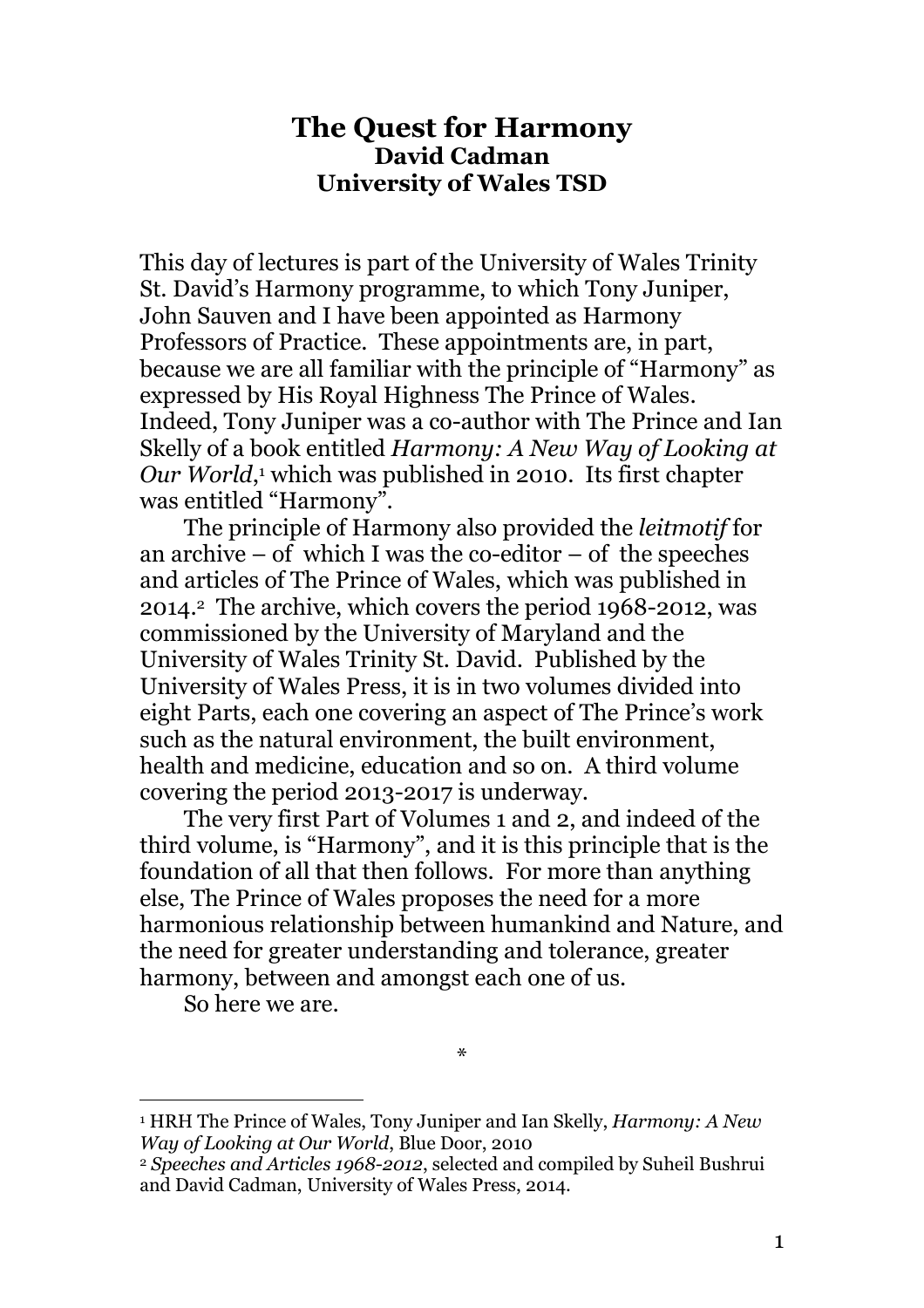But before we begin, please note that this proposition of "Harmony" is not "motherhood and apple pie", some wishywashy notion of "niceness". For The Prince this is a serious and well-formed proposition based upon many years of both study and, above all else, practice.

As something of an aside, I want to say that I would set this principle, and even the notion of having such a guiding principle, within the context of the philosophical approach proposed the Norwegian philosopher Arne Naess (1912-2009). Naess proposed that in trying to develop what he called a personal "ecosophy",<sup>3</sup> – an evolving but consistent philosophy of being, thinking and acting in the world, that embodies ecological wisdom and harmony4 – in order to do this and to be true to ourselves and our values, we have to make clear the ultimate norm or root principle upon which our thoughts and actions are based, and then be true to this norm in developing our thesis from principles to action. By a process of "deep questioning", we can probe beneath the surface expressions and actions, again and again asking the question "Why?" until we reveal the root from which they grow.

We can also use this same approach when we come to challenge an establish worldview – such as " the market rules" or "economic growth must be supported by unlimited consumption". For when we do this we reveal the root principle or norm upon which that worldview is based. Then, and only then, do we reveal the true nature of the challenge.

In this way, we can also see that all that The Prince of Wales proposes can be seen to be based upon a root principle, which Naess would have written as "Harmony!". And underlying this proposition we discover his thesis that we live within an ordered and naturally harmonious cosmos, and that our task is to align ourselves with it in all that we say and do.

<sup>\*</sup> 

<sup>3</sup> Arne Naess, Ecology, Community and Lifestyle, translated and edited by David Rothenberg, Cambridge University Press, 1989

<sup>4</sup> www.schuachercollege.org What is Deep Ecology? by Stefan Harding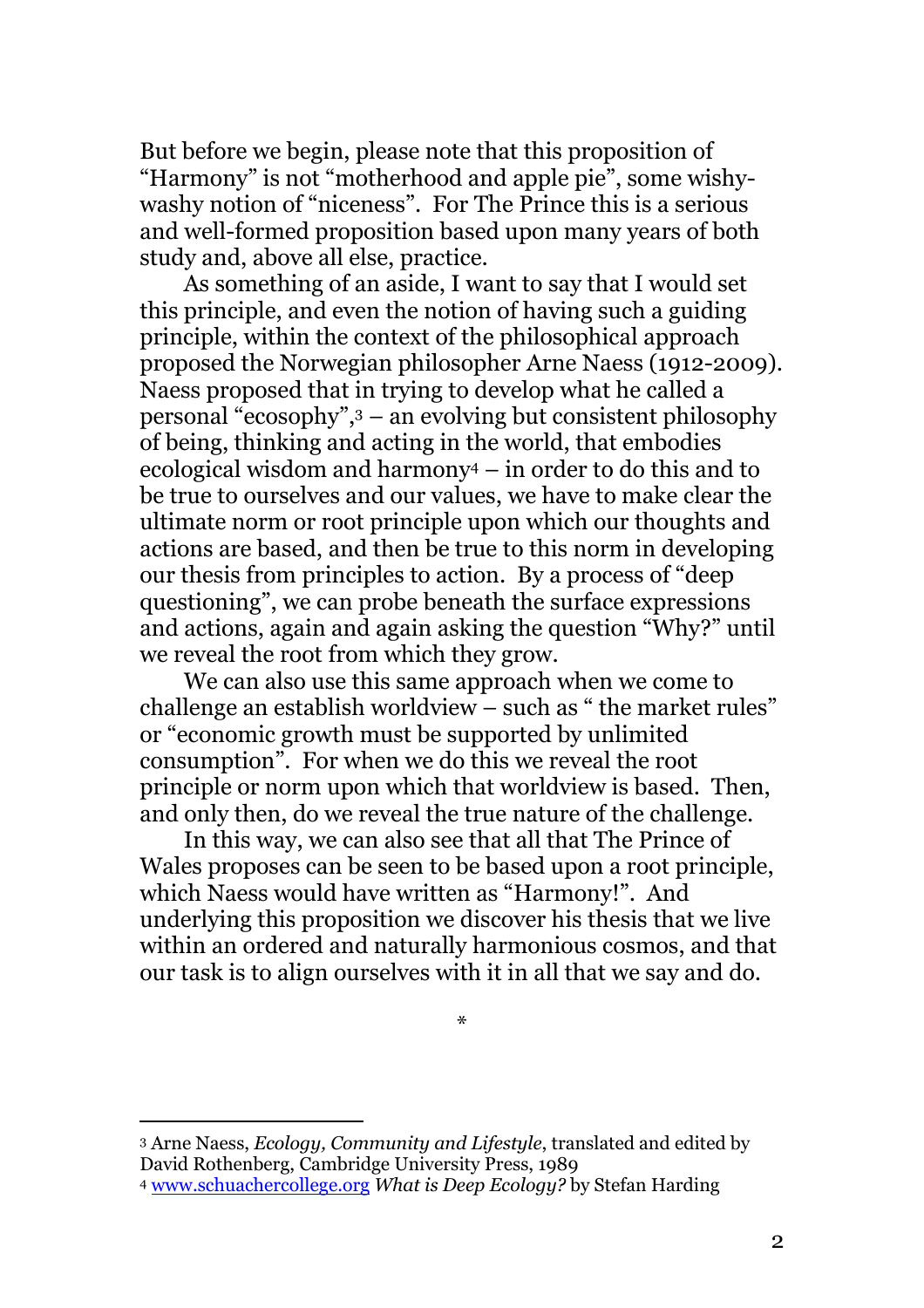In expressing this principle of Harmony, The Prince is much inspired by what he would call "sacred geometry". This notion of proportion and order as a universal and timeless principle is taught at his School of Traditional Arts, which studies the arts and crafts of the great traditions, not least the Islamic tradition.

In a text being prepared for the third volume of the Speeches and Articles archive, he says this:

I have gained a great deal of insight into the meaning of Islamic symbolism and of the universal geometry that constitutes the grammar of harmony from the renowned world authority on sacred architecture, Professor Keith Critchlow, who helped me found and direct my School of Traditional Arts in London some twenty years ago. An architect himself, he has dedicated his life to the study of the ancient principles and how they work in sacred buildings. He told me once a wonderful old Chinese story about an ancient sage who was asked by his young pupil to draw a picture of the universe. The old man hardly hesitated before picking up his brush and promptly making three swift strokes on the page. First he drew a circle, below it a triangle, and below them both a square.

The circle, the triangle and the square, when combined together create the great cathedrals, mosques and temples and their proportions are present in the patterning and spiral of Nature, they are revealed in the proportions of the Golden Mean, the Fibonacci Ratios, and the scales of music.

Again in this text The Prince says:

On the mathematical level this is all very interesting, perhaps it is even entertaining, but my point is that, wherever it appears, we find this shaping and patterning so naturally pleasing. Whether it be the shape of a plant, the arrangement of petals in a flower or the harmonies of the music made when it is constructed according to this numerical relationship, we call it 'beautiful'; we have a sense of an immeasurable quality; we feel something special and indefinable when these numbers are at play. There are even well-documented experiments where different groups of people have been shown pictures of different faces and asked individually to say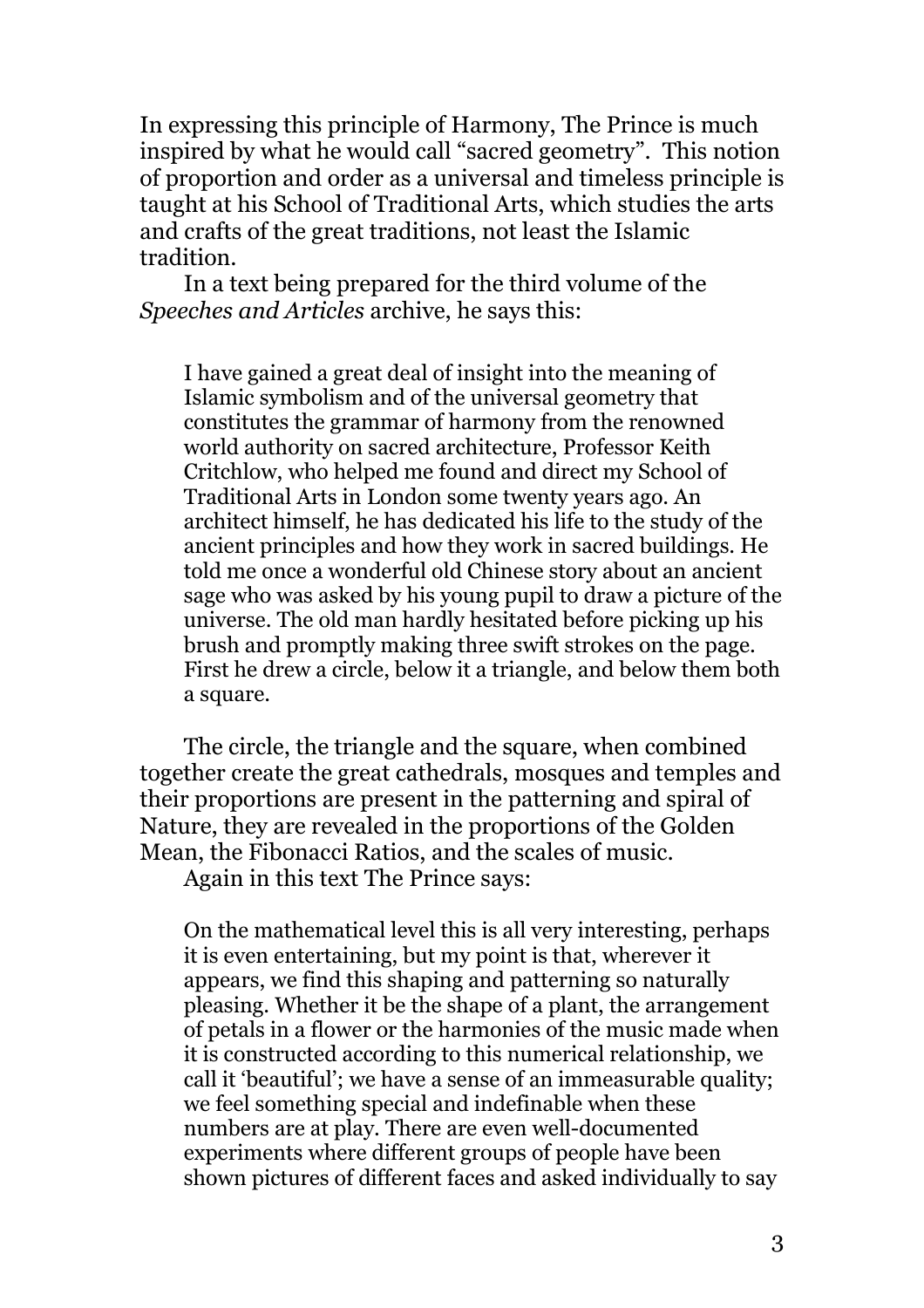which ones they find more beautiful and, generally, they tend to settle on those images where a person's features conform most readily to the ratio of the Golden Section – the relationship, for example, between the width of the eyes and the length of the nose, or the width of the mouth to the width and height of the forehead; even the spacing of the teeth. It seems that we resonate naturally with the proportions that reflect this golden proportion. No wonder the banks decided that credit cards should be golden mean rectangles or that Apple decided to use this ratio to create the shape of its first iPod.

And again, he says:

The Grammar of Harmony is therefore the grammar that underpins the structure and growth of all things in the natural world and we resonate with these patterns because they are our patterns too – we are made up of them, just as every tree, plant and flower is made up of them.

So, when The Prince of Wales talks about "Harmony" he is talking about a universal and timeless informing principle that shapes all that is good, and whose absence in our lives is harmful.

\*

One of the most moving and powerful texts of the first two volumes of the archive of The Prince's speeches and articles is an article written by The Prince and published in the Temenos Academy Review in Autumn 2002. The article was titled "A Time to Heal" and at the very end, he wrote this:

As I have grown older I have gradually come to realize that my entire life, so far, has been motivated by a desire to heal: to heal the dismembered landscape and the poisoned soil; the cruelly shattered townscape, where harmony has been replaced by cacophony; to heal the divisions between intuitive and rational thought, between mind, body and soul so that the example of our humanity can once again be lit by a sacred flame; to level the monstrous barrier erected between Tradition and Modernity; and, above all, to heal the mortally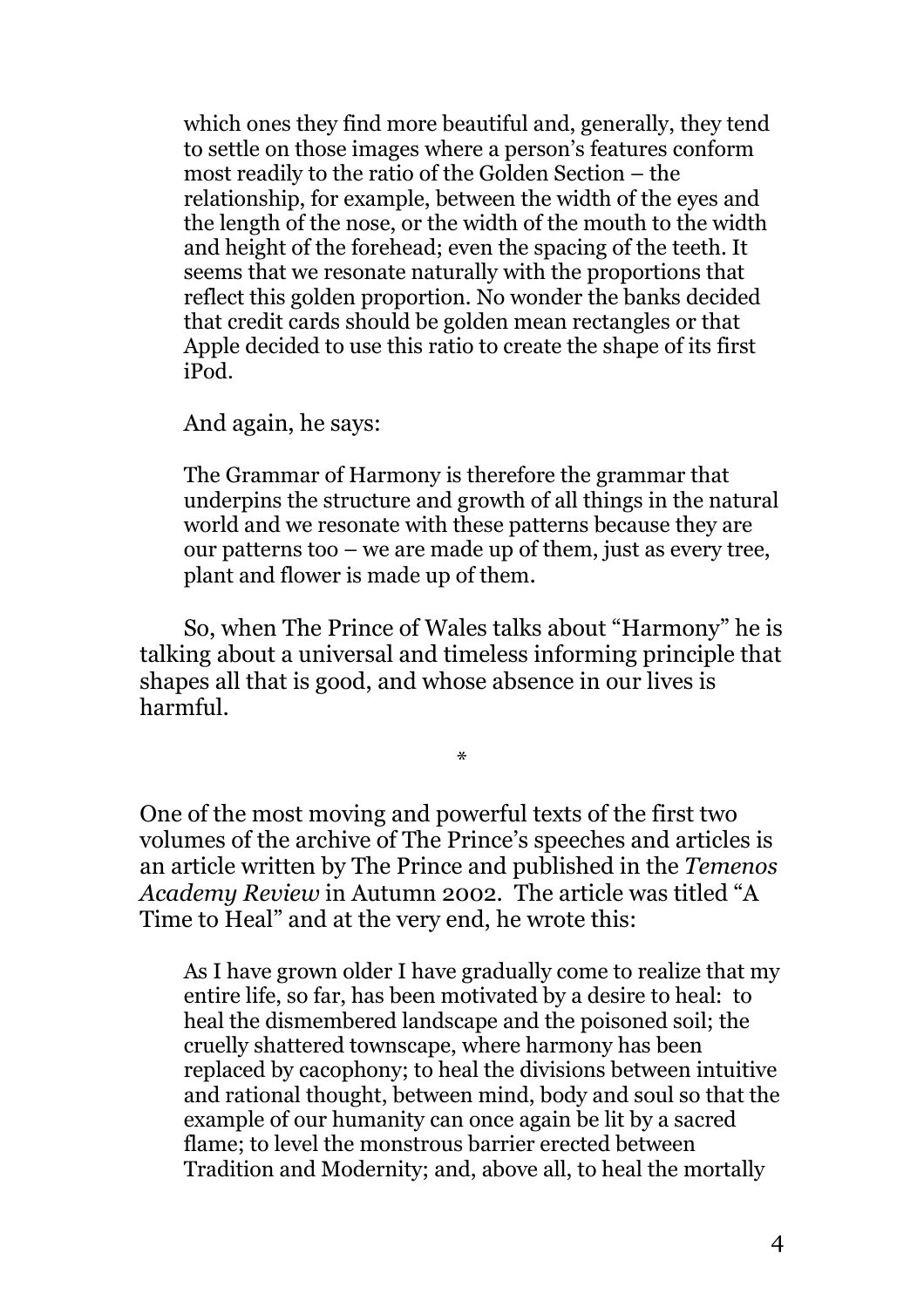wounded soul that, alone, can give us warning of the folly of playing God and believing that knowledge on its own is a substitute for wisdom.

And in our Introduction to Volumes 1 and 2 Professor Bushrui and I referred to the work that The Prince has undertaken in the light of Harmony as follows:

[This] is a story about a young prince, brought up with a deep sense of duty and the need to match words with action. This is a prince who in his teenage years, becomes distressed by what he sees as a deliberate attempt not only to separate present from past, but to abandon the principles and meaning of a timeless tradition – in his own words, to "throw out the baby with the bathwater." The "tradition" in question is not a longing for the past or a crude sentimentality: it is a golden thread of wisdom that speaks of balance, order and connection, and of a reverence for Nature as a whole, something that is sacred. It is, therefore, a living tradition.

 As he grows in experience and understanding, this prince comes to see that what at first seem to be things separate and apart are, in fact, aspects of a single whole. Intuitively, and with study, he comes to see that there are systemic principles at work, which we ignore at our peril. Most especially, in all that is going wrong, he sees the absence of the single principle of Harmony. And it is this principle, together with his innate sense of the greater need for action and not words, that leads him to inspire and establish organizations that work tirelessly for the individual-in-community; often for those whose voice is not heard – young people in inner-city areas, people of faith, local communities wanting to have a say in their own redevelopment, small farmers and shopkeepers, teachers wanting to teach their subject with passion and depth, those in healthcare who see that there might be a better integration of traditional and mainstream medicine and care. And, most recently, this is a prince who, seeing Nature as a whole and as a living system, is prepared to urge us to consider more carefully not only the ways in which we farm and fish and forest, but also the ways in which we shop and consume the goods of the Earth.<sup>5</sup>

<sup>5</sup> Speeches & Articles, 1968-2012 by His Royal Highness The Prince of Wales, University of Wales Press, 2014, x.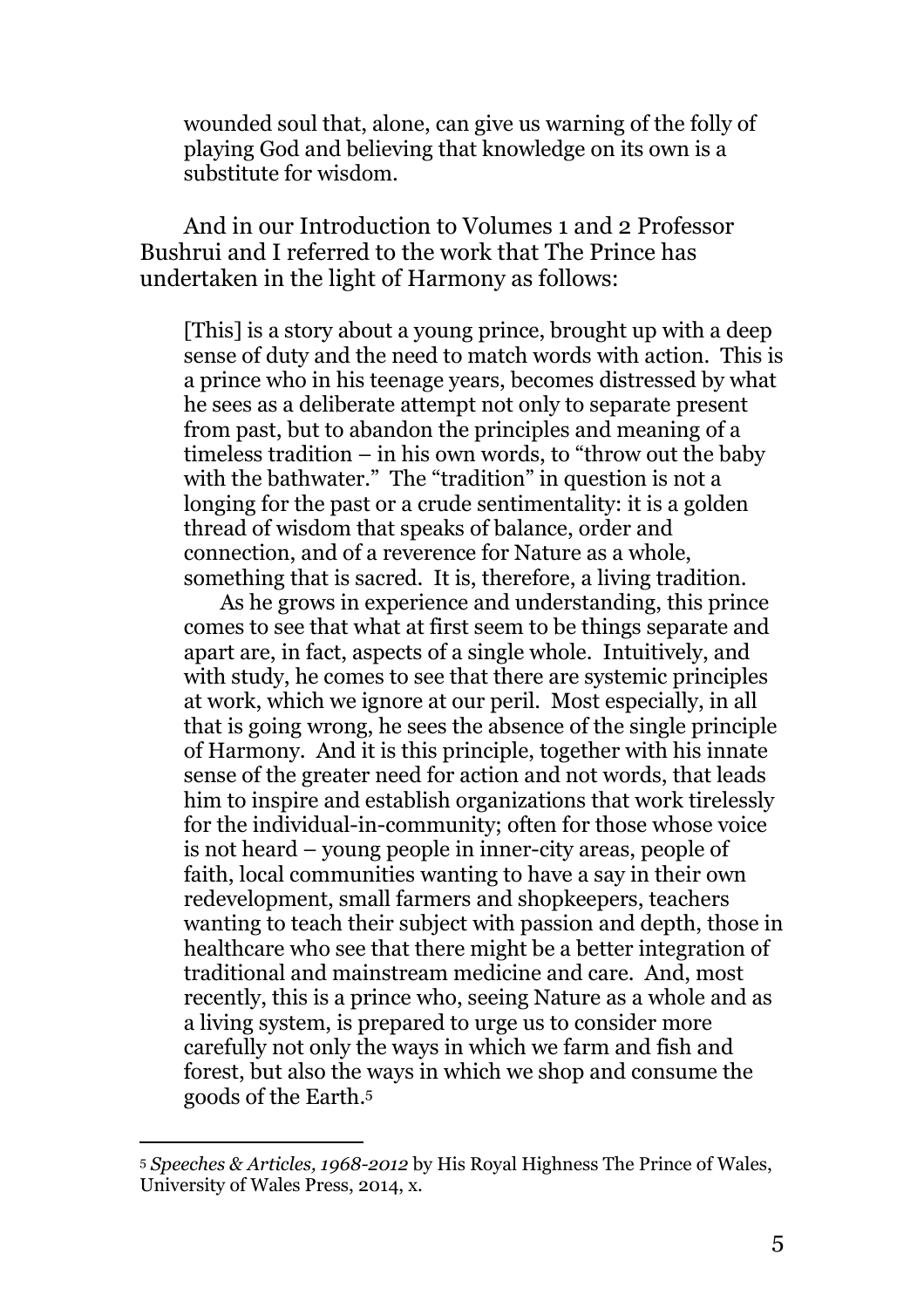And as he has put it himself in the text prepared for Volume 3 of the archive:

This is why I have long tried to remind people that the Grammar of Harmony is not some irrelevant, nebulous scheme, nor an engaging way of describing an approach to design that somehow, in some long since passed Golden Age, people suddenly came up with in order to create some of the most astonishing works of art and architecture in all of history. No. The Grammar of Nature's Harmony is the foundation of the language by which we may properly understand how the world works and see it for what it really is. It is joined up, all one thing, profoundly interdependent and, by a recognition of its limits, ultimately self-sustaining.

So, then, we can see that for The Prince of Wales "Harmony" is no small thing.

In all of this, a key feature of The Prince's work is his understanding of what he describes as "a crisis of perception". He suggests that the difficulties we face – the erosion of resources, extreme poverty and even an unstable economy – arise not from technical glitches, but in a crisis founded in the very values and principles that, knowingly or not, shape how we see, understand and experience the world. This radical claim, he says, goes to the root of our present concern with economic, social and environmental sustainability.6 In this, it seems to me that his approach is similar to that of Arne Naess, to whom I have already referred – although I have to say that as far as I know The Prince has never read the writing of Naess nor is he aware of what Naess has had to say.

\*

The Prince finds the root cause of our present crises arises from an imbalance – a loss of harmony – brought about by the dogma of post-war Modernism which, no doubt with good intent and with the aim of improving our material well-being, has ignored the limits of Nature, the need to see ourselves as

<sup>6</sup> Speeches & Articles, 1968-2012 by His Royal Highness The Prince of Wales, University of Wales Press, 2014, 1.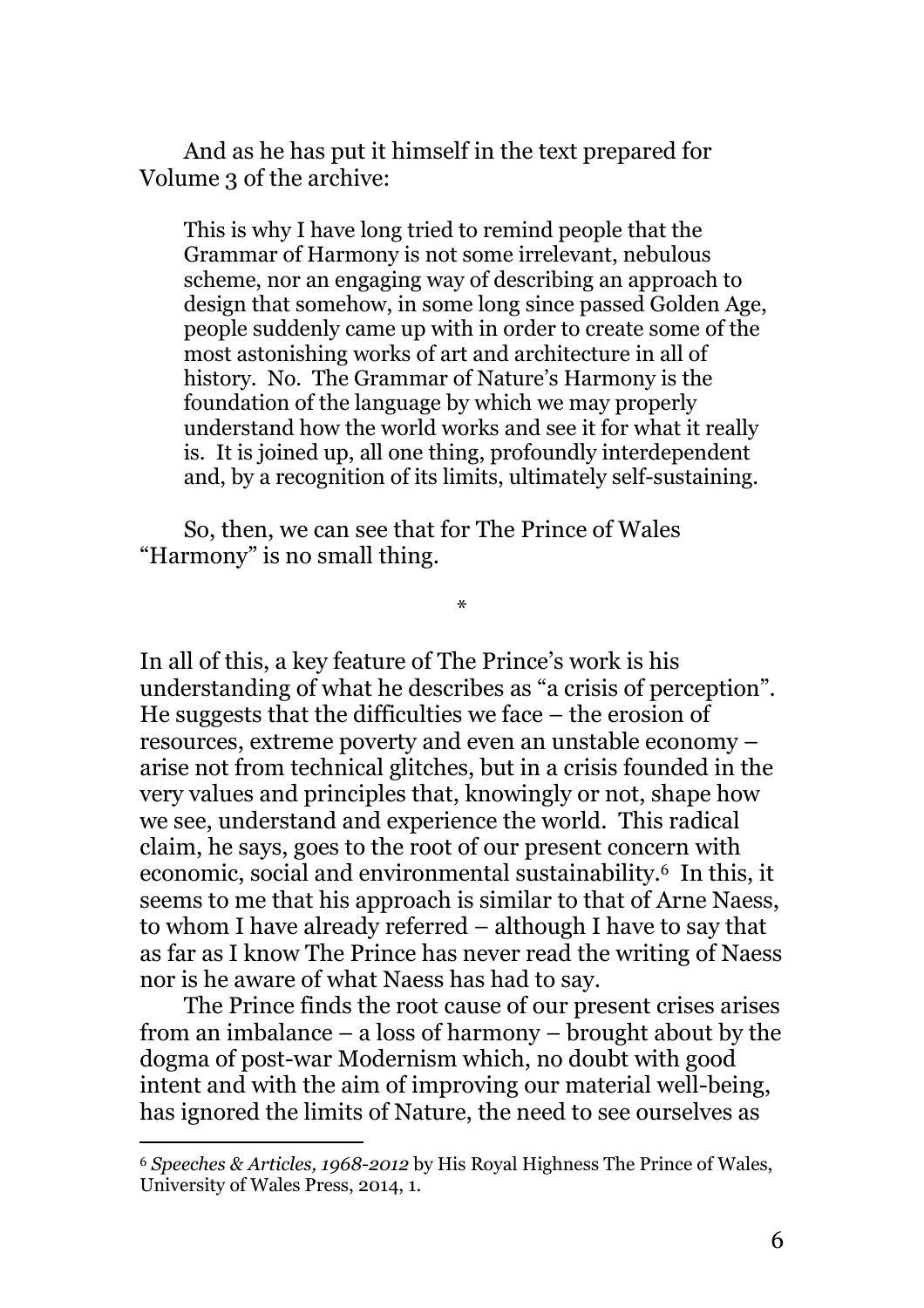"part of" and not "apart from" Nature. Restoring balance, restoring Harmony, healing our relationship with Nature, informs all of his work. Increasingly over recent years, he has spoken of the relationship between the environment, society and the economy and, in rather similar ways to the Pope in his encyclical Laudato Si (May 2015), he has pointed to an underlying crisis of values, challenging the common convention of selfishness and greed which shapes notions of thoughtless economic growth, unlimited consumption and financial speculation. Indeed, in his message to the COP21 gathering in Paris in December 2015, he said:

On an increasingly crowded planet, humanity faces many threats – but none is greater than climate change. It magnifies every hazard and tension of our existence. It threatens our ability to feed ourselves; to remain healthy and safe from extreme weather; to manage the natural resources that support our economies, and to avert the humanitarian disaster of mass migration and increasing conflict.

So it would seem that in tackling climate change and resource depletion, including the social and economic consequences that arise therefrom, and indeed in addressing the whole matter of social, economic and environmental sustainability, The Prince of Wales proposes that in order to clarify our perception we must first understand and align ourselves with this principle of "Harmony".

\*

However, leaving aside for the moment what The Prince has said, and turning to my own work, I want to explore this "crisis of perception" a bit more deeply. And in this, and in speaking of the links between economy, environment and society, I must, of course, stress that I am speaking for myself and not for The Prince of Wales – although, as I have said, he has for many years made clear that there are direct links between, for example, businesses and the environment and businesses and community.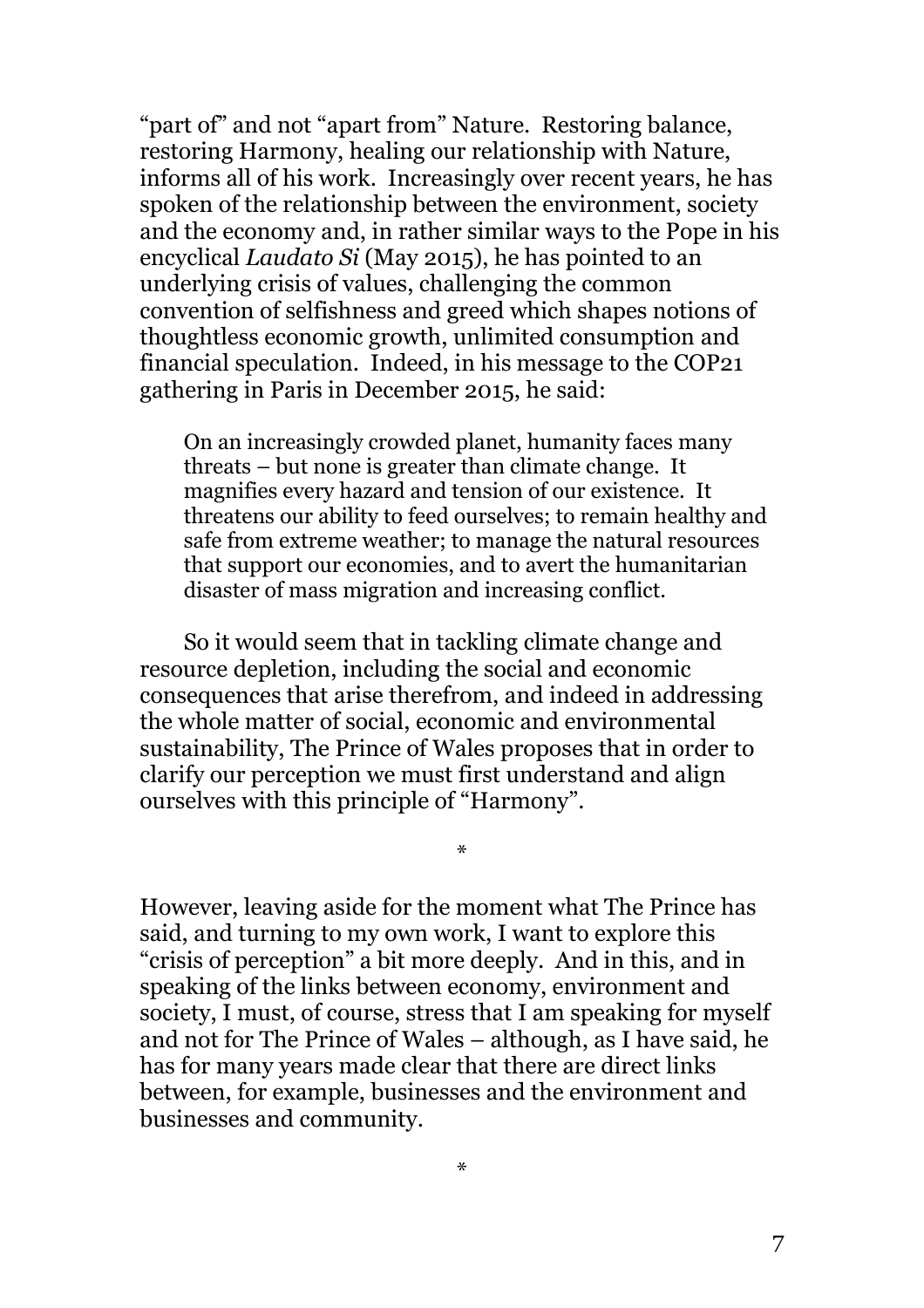In Buddhist teachings, perception, or sañña, is very important. It is one of the five aggregates (skandhas) by which we make sense of the world – form, sensation, perception, mental formations and consciousness. The teaching is that to become enlightened we must first see things as they truly are, since perception shapes thoughts, which shape action. Indeed, in the opening stanza of the Dhammapada, the Buddha says that it is with our thoughts that we make the world, that the way in which we see the world becomes concrete in the world.

This teaching is part of a long, but sometimes forgotten, tradition. If we were sitting here in the twelfth and thirteenth centuries, our perception would no doubt be governed by a theological view of the world, a view dominated and managed by the teachings and authority of the Church. We would most likely take as given that all that happens is shaped by this – markets, scholarship, society and so on, all shaped by a theological imperative.

Today we are also governed by a dominant worldview. We don't call it "Theology", we call it "Economy", or more particularly "Liberal Market Economy". We, too, have priests. We call them business men and bankers. And the world they profess is not only one in which the so-called rules of their world are assumed to prevail, but also one in which to question them is heresy. This is a world of money, pricing and debt, of low levels of financial regulation and a dogma that proposes that the greatest good arises from growing the economy without limit. To play our part in this we must consume and then consume more, if necessary borrowing to be able to do so. For unless we do this, how can the economy grow? This is a world in which one Vice Chancellor in the UK told a gathering of departmental professors that they had to "sweat their assets"; a world in which one distressed nurse in an American hospital described as "a crisis" having given treatment to a man who had failed to disclose that he had no health insurance. This is a world where efficiency is described in financial terms and where the education of children is dominated by their potential economic value. This is also a world in which unregulated commerce, for example in fishing, forestry and the mining of coal and oil, has created a climatic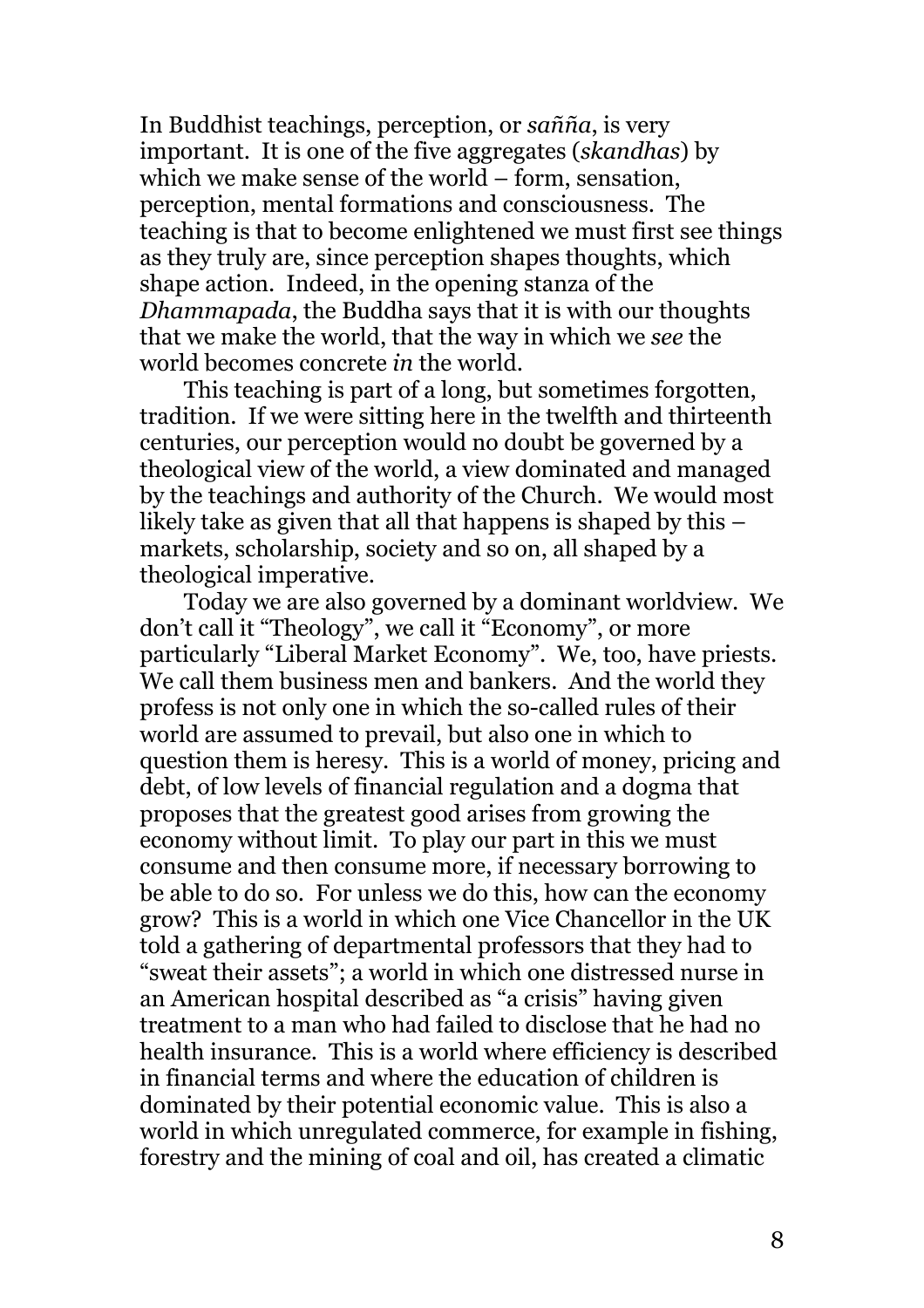crisis of severe proportions. This is a world at odds with the principles of balance and order expressed in "Harmony".

Challenging such a dominant worldview is difficult, not least because, as in the twelfth and thirteenth centuries, its governing propositions are deeply embedded and taken for granted. We live our lives shaped by these propositions, but are often unaware of them. So it is that in almost any conversation about how we should proceed someone is bound to say: "We must be more business-like." Or in any proposed conference or in the forming of any committee, someone will say: "We must have someone who understands business." And yet, the odd thing is that it is these very businesses and being business-like, that has brought upon us the impending crises of resource depletion and climate change, and, in so doing has created a world in which the gap between the rich and the poor has become ever-wider, creating what an increasing number of observers say is a dangerous social and economic instability. Not trickle down, but trickle up! Although I recognise that it is heresy to say so, perhaps we should be less business-like!

In my own work, for example in my work with the Spirit of Humanity Forum, with the Guerrand Hermes Foundation for Peace – in a book entitled Why Love Matters: Values In *Governance*  $-$  and in my own writings,<sup>8</sup> I have proposed another root principle – Love. So, in Naess's way of speaking, my ultimate norm would be expressed as "Love is!". My proposition is that all that is, when it is most true, is an expression of, and is shaped by, the energetic force of Love. Love is of the essence and we should align ourselves to Love in all that we do, both in our private and our public lives. Love is true and harmonious.

I have brought this root principle to the matter of economics9 and have argued that as there are no absolute forms of economy, only different economies shaped by different underlying values, if you wish to question or

<sup>7</sup> Why Love Matters: Values In Governance, Eds. Scherto Gill and David Cadman, Peter Lang, 2015.

<sup>8</sup> David Cadman, Love Matters, Zig Publishing, 2014 and Finding Elsewhere, Zig Publishing, 2015 – both available from Amazon.

<sup>9</sup> See www.lovematters.uk.com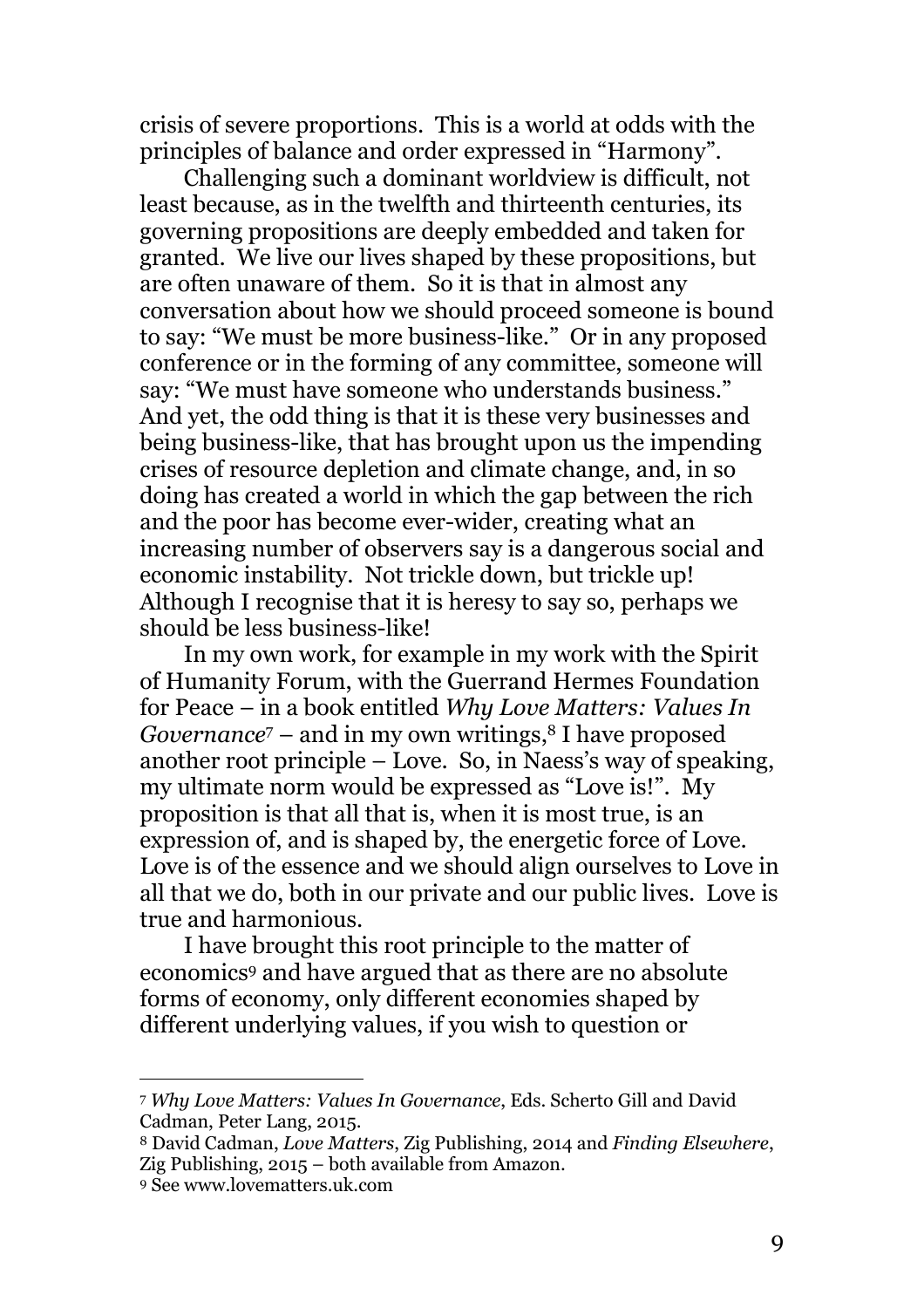challenge any particular form of economy, such as ours, you should look to, question and challenge its core values. And if we seek to construct another kind of economy, such as an Economy of Love, we needs must ensure that it is in accord with our own root principles. Otherwise, we live in a tyranny and should say so.

My Economy of Love is set out in one or two texts on my website www.lovematters.uk.com. Now is not the time to explore this in any depth, except to say that, like the principle of Harmony, it is an example of trying to be clear about how we see the world; not simply allowing convention to shape our world without thought; being sure to explore core values and to try to integrate our inner and our outer lives. To live well.

\*

But there is something that happens before all of this, which is vital to an understanding of Harmony – and here I want to refer to work of the scholar Joseph Milne. Joseph is a theologian, a philosopher and a Fellow of the Temenos Academy of which His Royal Highness The Prince of Wales is Patron. He is important because more than anyone else I know he provides us with a perception of wholeness and interconnection that pre-dates the Enlightenment, a perception that has been lost, but which is utterly relevant to the present day.

Joseph has written many texts and given many lectures, but the two texts that I want to refer to here are Metaphysics and the Cosmic Order<sup>10</sup> and The Mystical Cosmos.<sup>11</sup> The first of these is important because it provides a description of three levels of knowing: the Religious, the Philosophical and the Empirical. Each of these plays its part in the matter of knowing, but each is separate:

It will be helpful to clarify these three levels. By the Religious I mean the revelatory, sacred Presence in all things, the disclosure of the created realm as an act within the mind of

<sup>10</sup> Joseph Milne, Metaphysics and the Cosmic Order, Temenos Academy, 2008.

<sup>&</sup>lt;sup>11</sup> Joseph Milne, *The Mustical Cosmos*, The Temenos Academy, 2013.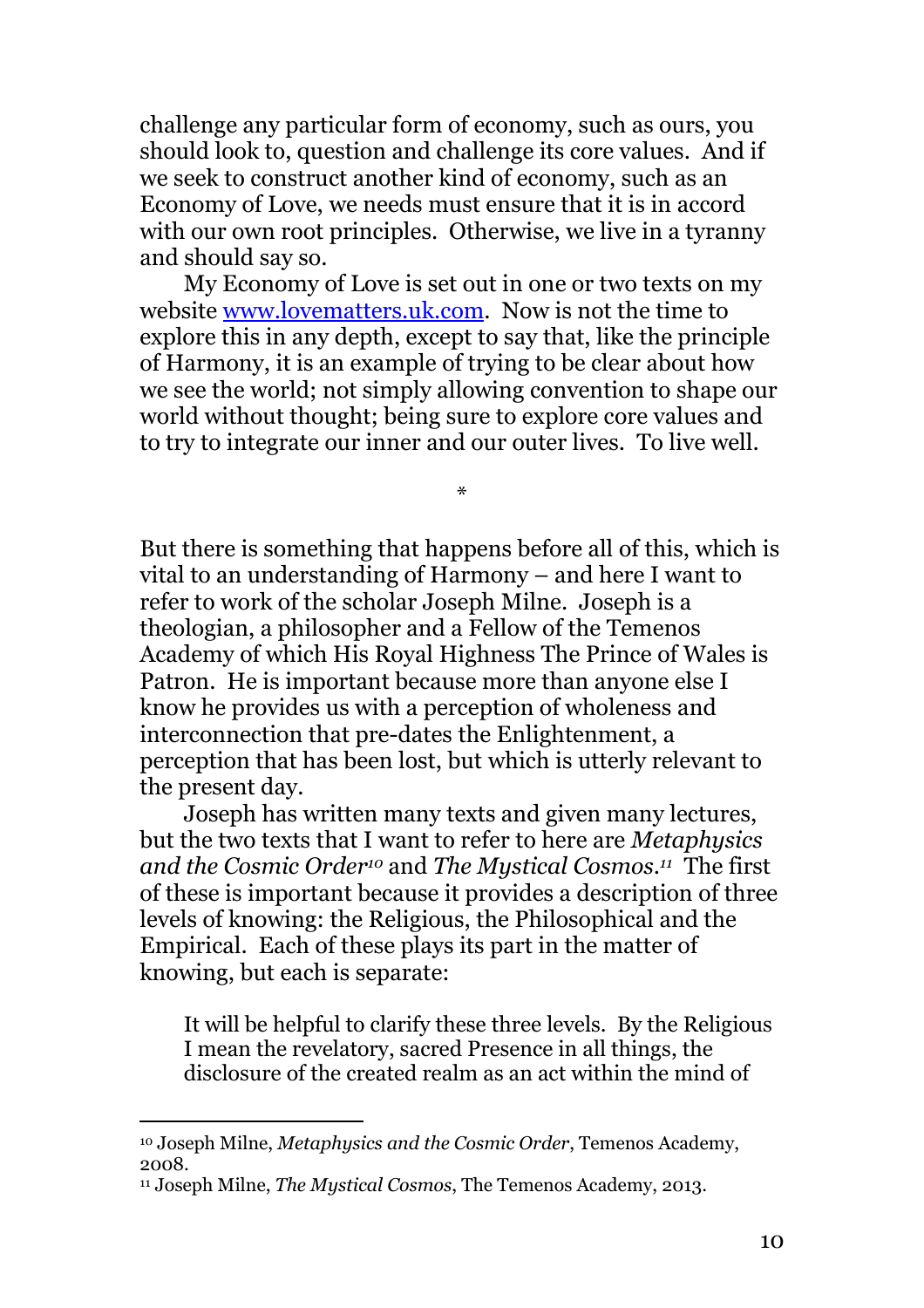God. … From this level come all the various "sacred cosmologies" that are symbolic articulations of the divine ground of al that exists.

By the Philosophical I mean the metaphysical understandings or contemplation of the essence of reality….

…By the Empirical I mean the entire realm of observational and inferential deduction of the laws and nature of visible reality, the realm of the empirical sciences, of "objective" knowledge….<sup>12</sup>

Whilst each of these has part to play, they should not be mistaken for each other. For example, if I have a tooth ache I must go to a dentist, someone who has an empirical understanding the nature of toothache. If, on the other hand, I want to understand the meaning of suffering in the human condition, it is unlikely that the dentist will help me. Rather I need a philosopher or a theologian. In our time, empiricism has all but expunged the theological and the philosophical, and in so doing has sought to "explain" the world to us in a language that is insufficient to the task.

An important part of this shortcoming is manner in which we are supposed to know. The modern, scientific, and therefore empirical, definition of knowing is based upon sensory perception and calculation. Such knowing would not have been regarded as knowledge for Plato and Aristotle:

For them knowledge of the cosmos was not for the sake of explanation or for accounting for everything in a single system or model. Their enquiries into reality are not a prelude to modern scientific enquiry as has often been claimed. Their concern for the truth of things is a fundamentally different kind of concern, and it therefore opens up an entirely different order of reality, an order completely passed over in the Age of Reason and the Enlightenment. For Plato and Aristotle the pursuit of truth is understood as adequate response to the Real, a coming into a right relationship with what most truly  $i$ s.  $13$ 

<sup>12</sup> Joseph Milne, Metaphysics and the Cosmic Order, Temenos Academy, 2008, 19.

<sup>&</sup>lt;sup>13</sup> Joseph Milne, *The Mustical Cosmos*, The Temenos Academy, 2013, 9-10.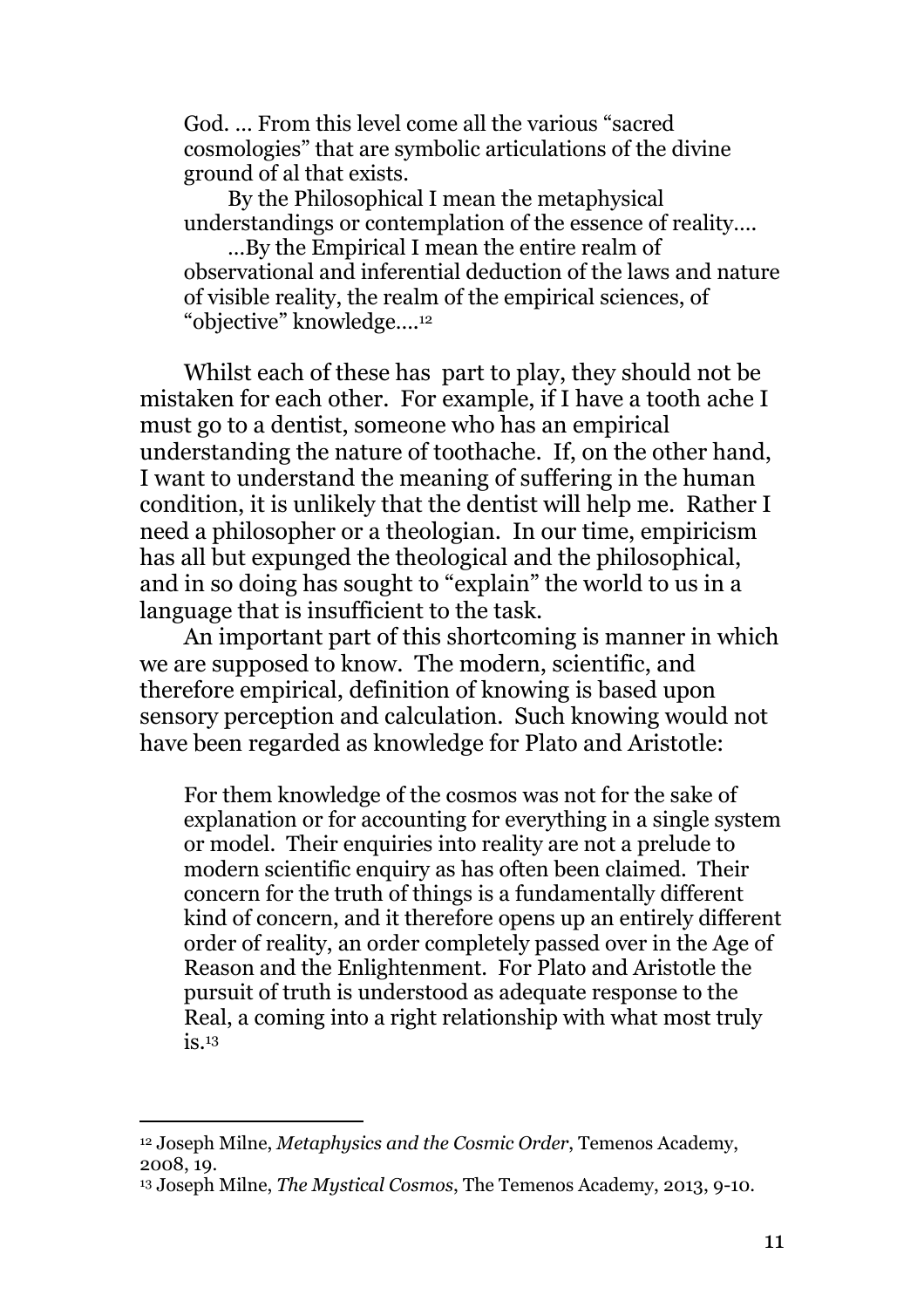This then brings us into another "disposition towards reality,"14 a realm not of objectification, but of relationship, a realm of *being* and a quest not for separation, but for *union*:

From the ancient Greek philosophers to Aquinas in the late Middle Ages it was understood that a relation exists between the human mind and the nature of things.<sup>15</sup>

And:

The being or presentness of things is not like our modern notion of "fact". The facts of things are secondary and often transitory. What Aristotle is observing is that what first presents itself to the intelligence is Being, not features or characteristics or qualities, and that all else that might be known of things follows only after Being.<sup>16</sup>

In this sense, the primary question is not what can we know, but how shall we be.

This is not the place to take this further, but I would urge you to read what joseph Milne has to say. And I would also ask you to consider that what it suggests is that how we perceive matters because we shall find what we perceive and the manner of our perception will make this so. And furthermore, it suggests that at a time of "crisis" when we can see before us the consequences of actions based upon the exclusive dogma of empiricism, we might well ask ourselves whether or not there are other ways of "seeing" that are natural to us and that are required to enable us to act wisely.

Later, in my work with the University, I intend to develop these thoughts and, hopefully, to bring Joseph Milne to Lampeter to share his work with us.

Finally, there is this. Those who have studied these things say that we are shaped by the stories we tell each other, and by the stories that are told to us. If this is so, then we have to look

\*

<sup>14</sup> Ibid. 10.

<sup>15</sup> Ibid. 13.

<sup>16</sup> Ibid. 14.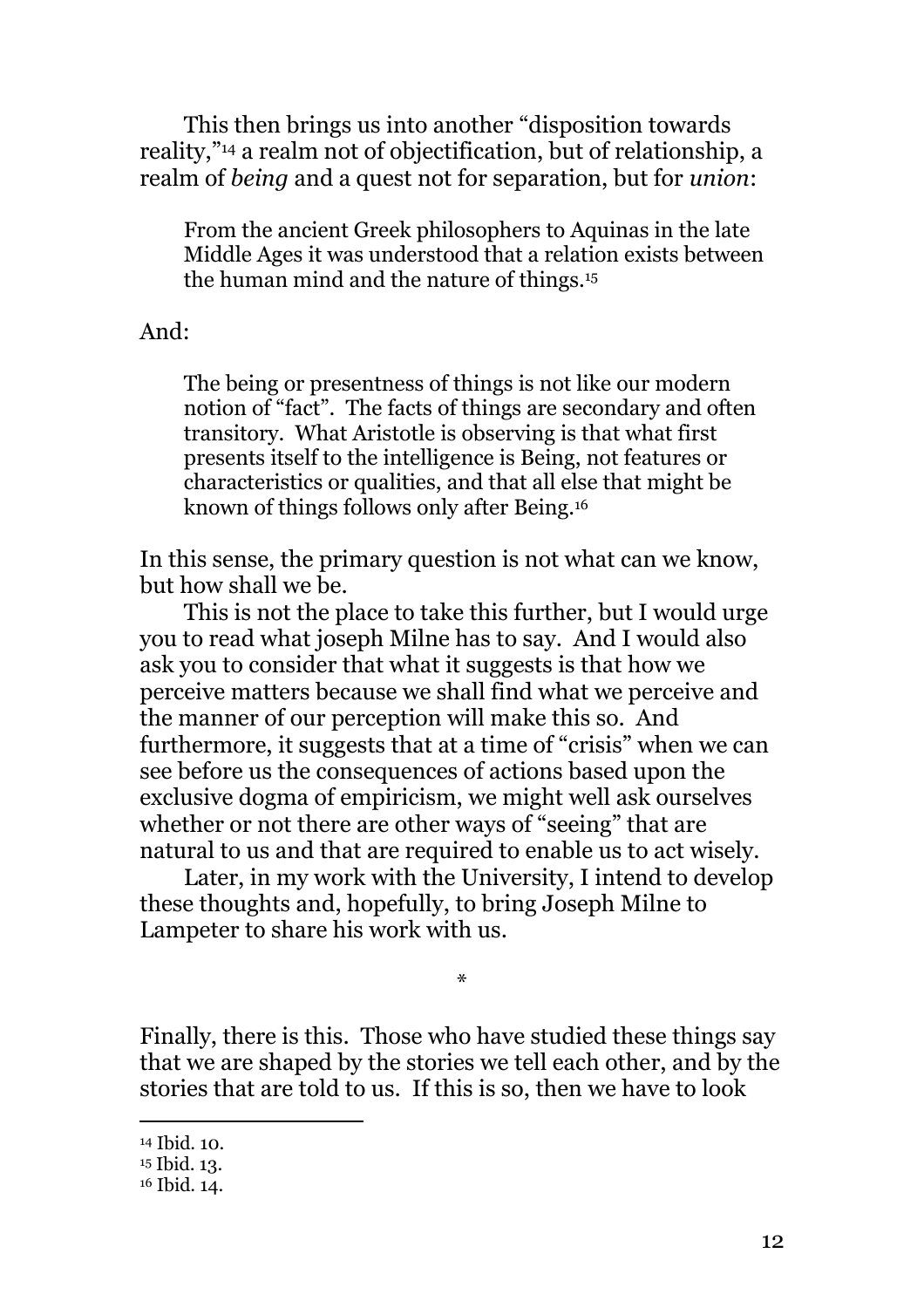carefully at these stories and if we find them unsatisfactory, we need to find others. For if we continue to tell stories that are not true we will lose our way.<sup>17</sup>

In a way, this is what The Prince of Wales has been trying to do for over forty years. Sensing that Modernism was too strident and was in danger, as we have heard him say, of "throwing out the baby with the bathwater," he has asked us to take account of stories that are wise and timeless. One of these is the story of Aphrodite and the birth of Harmony.

Arising, it is said, from the waters of Love, 18 and brought forth between twixt the seasons and the winds, the beautiful Aphrodite, gives birth to a daughter, Harmonia – gives birth to renewal, harmony, balance and order. And so it is that each year, Beauty arises from Love, and carries the possibility of renewal and harmony. It is there in everything we see as the year turns. It arises from the cold darkness of Earth and Winter. It is born into the growing light of Spring. Its coming to be is there in the magical transformation of life that takes place in the dark time, to which, one day, all will return. This is Harmony, beautiful, true and good, without which nothing can be.

But we cannot just assume that all will be well. For, as the story tells us, united with Ares, the god of war, Aphrodite also gives birth to two other children, Phobos (Fear) and Deimos (Terror). Whilst, therefore, this union brings harmony, it also bears with it the possibility of dis-harmony, the possibility of that fearfulness which is the enemy of Love. Indeed, the story tells us that unless we act with wisdom and with a pure heart, there is every possibility that all will not be well; that unless we have courage and overcome our hubris the possibility of catastrophe is real and ever-present. Disruptive forces, such as greed and fear are ever-present possibilities, manifest in the realms of Nature, Economy and Society.

So it is that we should not be surprised when storm, flood, pestilence and financial disruption arise from acts based upon greed and fearfulness – when, instead of seeking to sustain, we seek short-term gain and selfish gratification. Markets and communities can work in tune with each other or not; but to

<sup>&</sup>lt;sup>17</sup> This comes from David Cadman, Finding Elsewhere, Zig Publishing, 2015. 18 David Cadman, Love Matters, Zig Publishing, 2014, 12-13.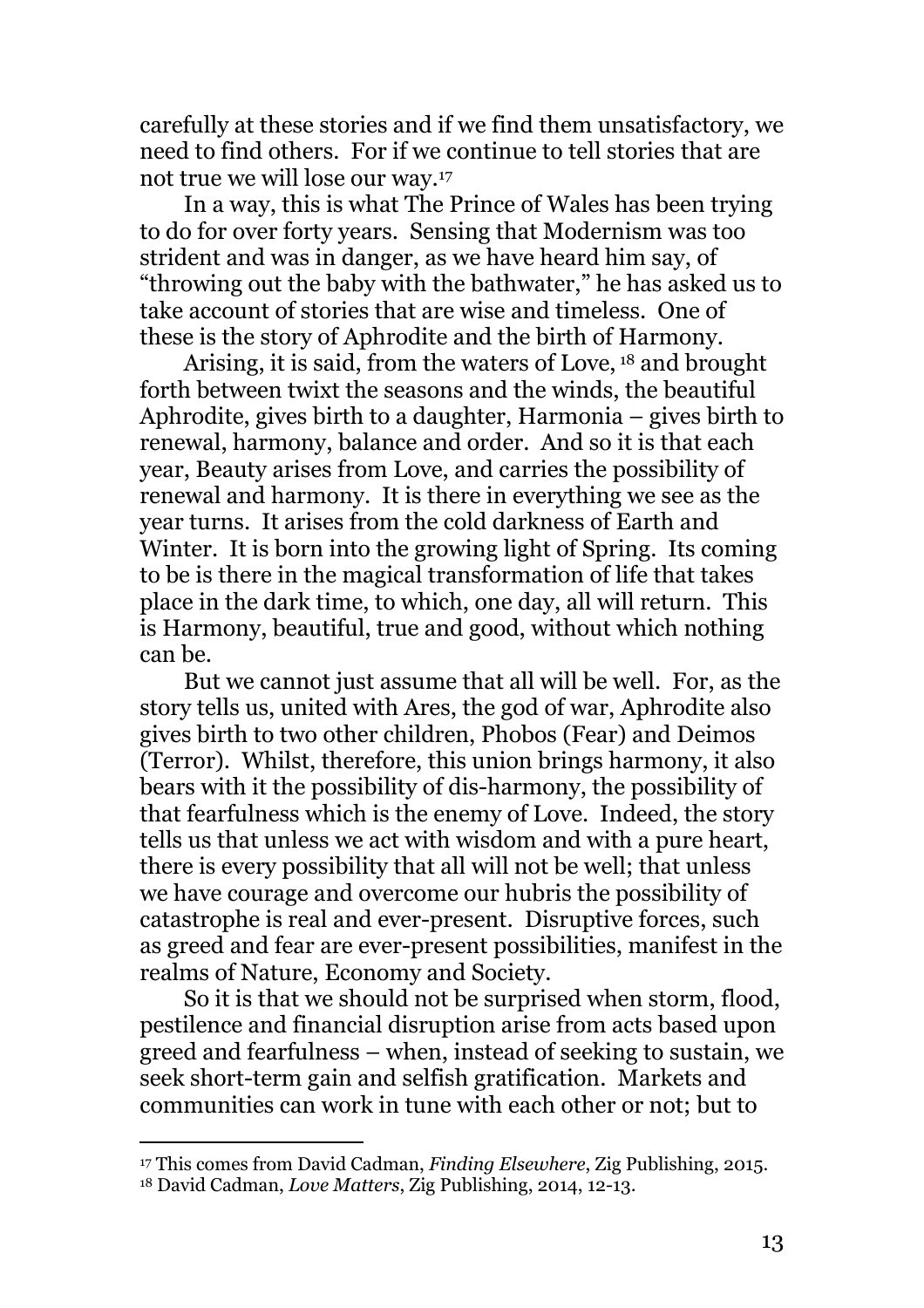bring well-being they have to work both within their own realm and within a broader set of loving relationships between the social, the economic and the environmental. When we act otherwise, we are likely to come across Phobos and Deimos.

The story of Aphrodite tells us that if we want to nurture and sustain, we need to choose Love not Fear. Love matters. Love opens up and brings together, but Fear works to close down the possibility of change. Therefore, at a time (such as now) when significant change is required, Fear will be the enemy; it will hold us back and tempt us to hold onto 'business as usual'; it will constrain what we may take to be possible instead of enabling us to move; it will make us hesitate and shrink back. And wherever Fear is present, there is a lessening of trust, the very quality needed if we are to move towards more understanding and co-operation.

We might now call this necessary integration of the economic, the social and environmental, "sustainability" – but when we do, we are inclined to talk about it in a different way. We tell a different story, one in which sustainability is most often thought to be mechanical, no more than environmental management and, in that, principally concerned with energy efficiency and carbon management. According to this account, sustainability is concerned with quantities – the physical and measurable aspects of matters such as climate change, energy consumption, transport and the performance of buildings and materials. All of this is important, but as the story of Aphrodite shows us, it is not enough. The older myth presents harmony or sustainability as having a much wider and deeper meaning, setting it within not just measurement and a narrow economy, but within Love as the ground of all being, suggesting that our economic, environmental and social lives are connected and cannot be sensibly considered apart from each other; that life, if you like, is about relationships; loving relationships, a continuous and integrated mutuality and reciprocity, which, in this story, is called Harmonia or harmony.

We can see that the story of Aphrodite encourages us to probe beneath and beyond the conventional discussion of sustainability to reveal that upon which it depends. In the face of our present difficulties – of which climate change, resource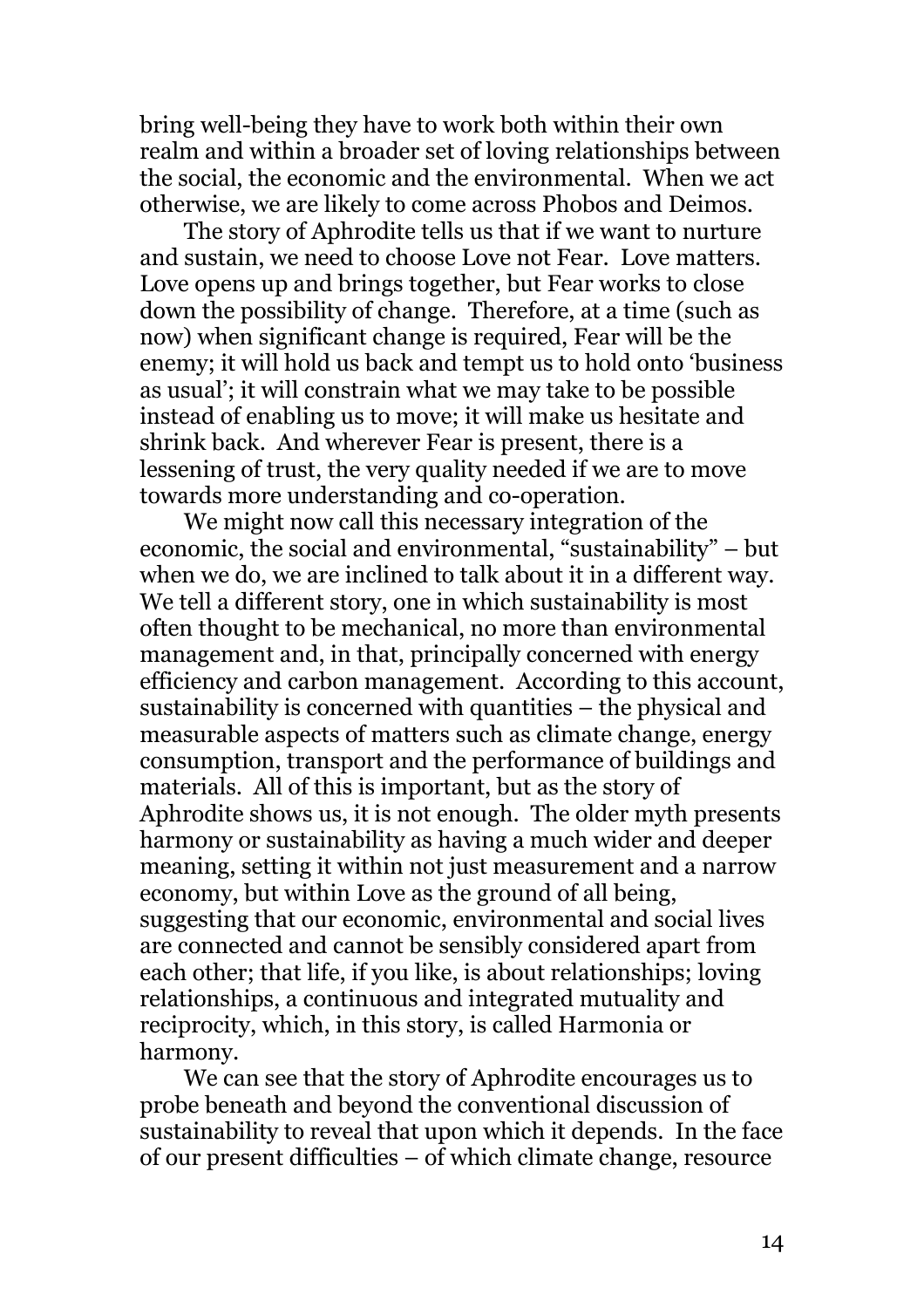depletion, economic disruption and global poverty are, perhaps, the most evident – the story urges us to see that sustainability cannot be understood, let alone achieved, by a narrow focus on technology or by a mere pruning of the outlying branches of convention. If we are going to avoid what must at least be the possibility of a mighty catastrophe, we have to examine this matter at its roots. In doing so, we have to return to that which, in truth, we know, but may have forgotten. For there is, here, a direct and ancient relationship of cause and effect, and when we examine it without the fetter of convention we shall see that we have not come to be where we are by accident, but as a result of our own ignorance and thoughtlessness. And the reason that we have such difficulty in knowing what it is that we must now do is because we are looking for answers in the wrong place. Love matters. Listen to the voice of Love.

\*

In summary, then, let me offer some conclusions:

- 1. The principle of Harmony upon which so much of the work of The Prince of Wales is founded, is itself rooted in a view of the world as interconnected and entangled. It reflects timeless and universal principles of balance, order and proportion – as represented in sacred geometry.
- 2. Within this thesis lies The Prince's notion of "a crisis of perception" leading to, and at the same time brought about by, a loss of harmony extending to all social, environmental and economic relationships.
- 3. The importance of "perception" has ancient roots, not least in the Buddhist tradition, where it is the foundation of thought and hence action. And it is of vital importance when we wish to challenge a dominant convention, such as the one that most shapes our lives – the convention of the Liberal Market Economy.